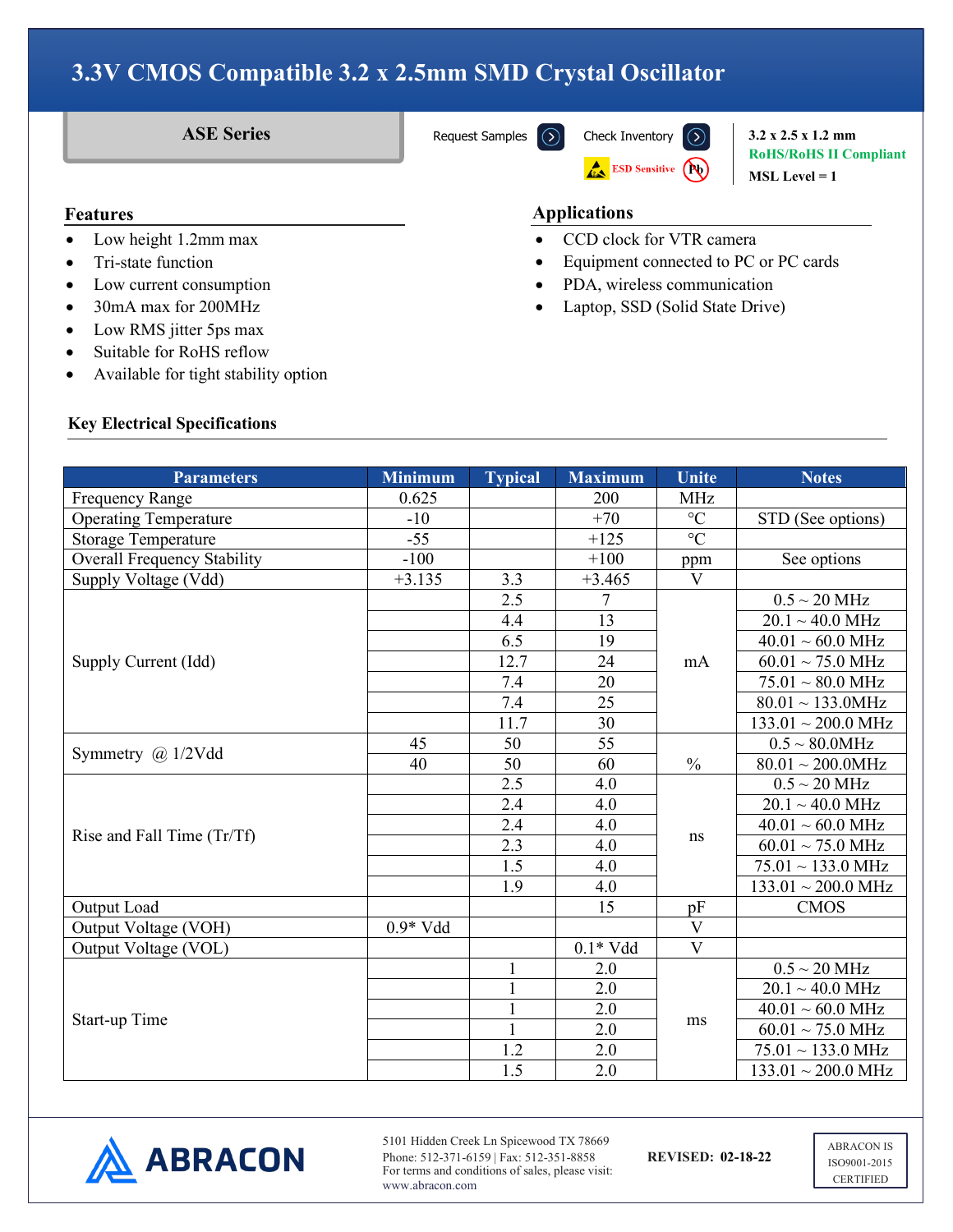**ESD Sensitive** 

**ASE Series** [Request Samples](https://www.abraconlink.com/samplelink/samplerequest.php)  $\overline{(\lambda)}$  [Check Inventory](https://dilp.netcomponents.com/cgi-bin/abracon.asp?partnumber1=ASE&partnumber2=&partnumber3=&mode=1&pq=Search)  $\overline{(\lambda)}$  3.2 x 2.5 x 1.2 mm **RoHS/RoHS II Compliant MSL Level = 1**

| <b>Parameters</b>                    | <b>Minimum</b>                                | <b>Typical</b> | <b>Maximum</b> | <b>Unite</b> | <b>Notes</b>                    |
|--------------------------------------|-----------------------------------------------|----------------|----------------|--------------|---------------------------------|
| Tri-state function (Stand-by)        | "1"(VIH $\geq$ 0.7*Vdd) or Open: Oscillation; |                |                |              |                                 |
|                                      | "0" (VIL<0.3*Vdd) : No oscillation/Hi Z       |                |                |              |                                 |
| Peak to Peak Jitter                  |                                               |                |                |              | Reference only.                 |
|                                      |                                               | 28             |                | ps           | <b>Contact ABRACON</b>          |
|                                      |                                               |                |                |              | for the Jitter                  |
| <b>RMS</b> Jitter:                   |                                               | 3.2            |                |              | $0.5 \sim 20$ MHz               |
|                                      |                                               | 3.2            |                |              | $20.1 \sim 40.0 \text{ MHz}$    |
|                                      |                                               | 3.2            |                |              | $40.01 \sim 60.0$ MHz           |
|                                      |                                               | 3.2            |                | ps           | $60.01 \sim 75.0$ MHz           |
|                                      |                                               | 2.2            |                |              | $75.01 \sim 133.0 \text{ MHz}$  |
|                                      |                                               | 2.2            |                |              | $133.01 \sim 200.0 \text{ MHz}$ |
| Aging at $25^{\circ}$ C (first year) | $-3$                                          |                | $+3$           | ppm          |                                 |
| <b>Stand-by Current:</b>             |                                               |                | 10             | μA           |                                 |



5101 Hidden Creek Ln Spicewood TX 78669 Phone: 512-371-6159 | Fax: 512-351-8858 **REVISED: 02-18-22** For terms and conditions of sales, please visit: www.abracon.com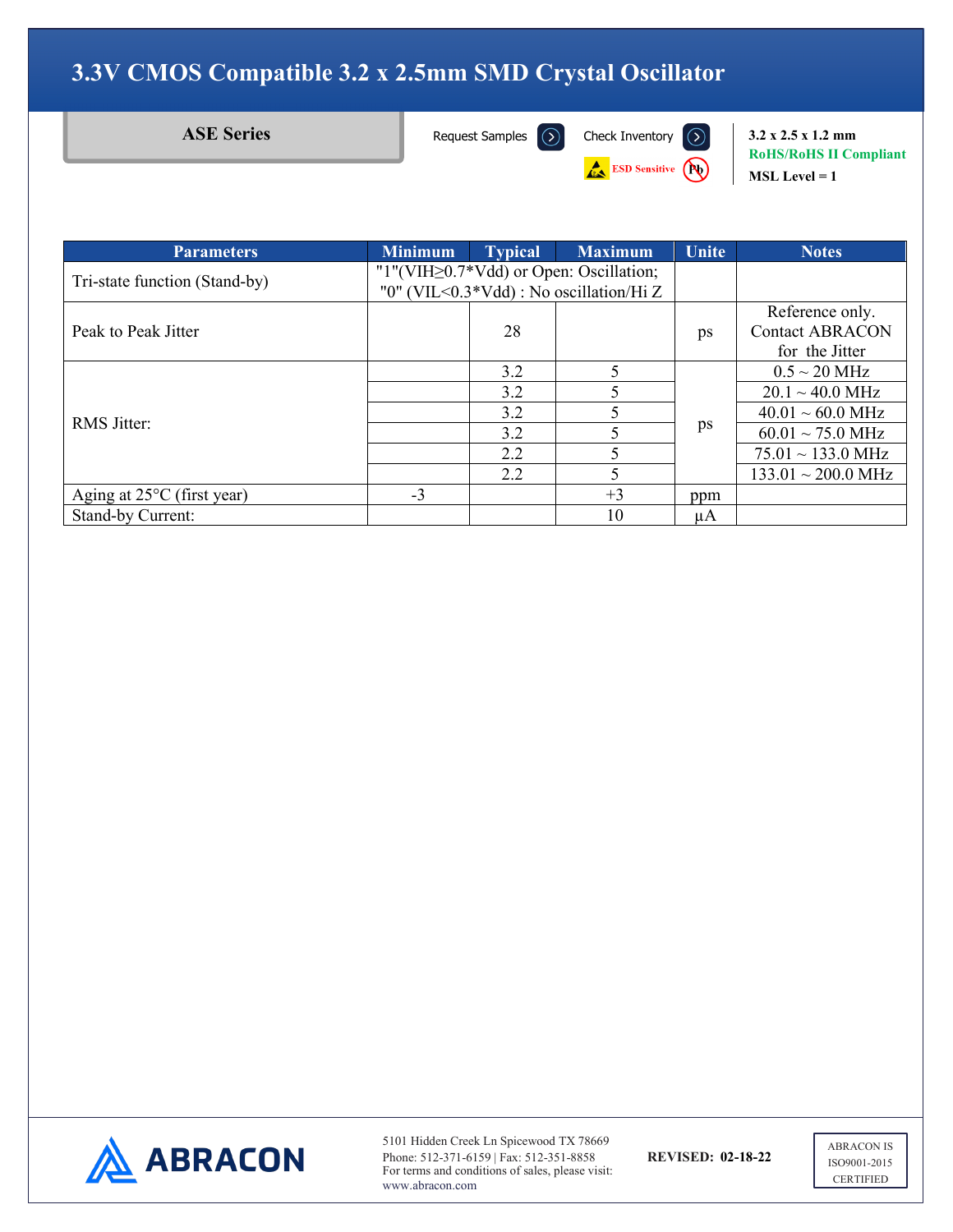

www.abracon.com

ISO9001-2015 **CERTIFIED**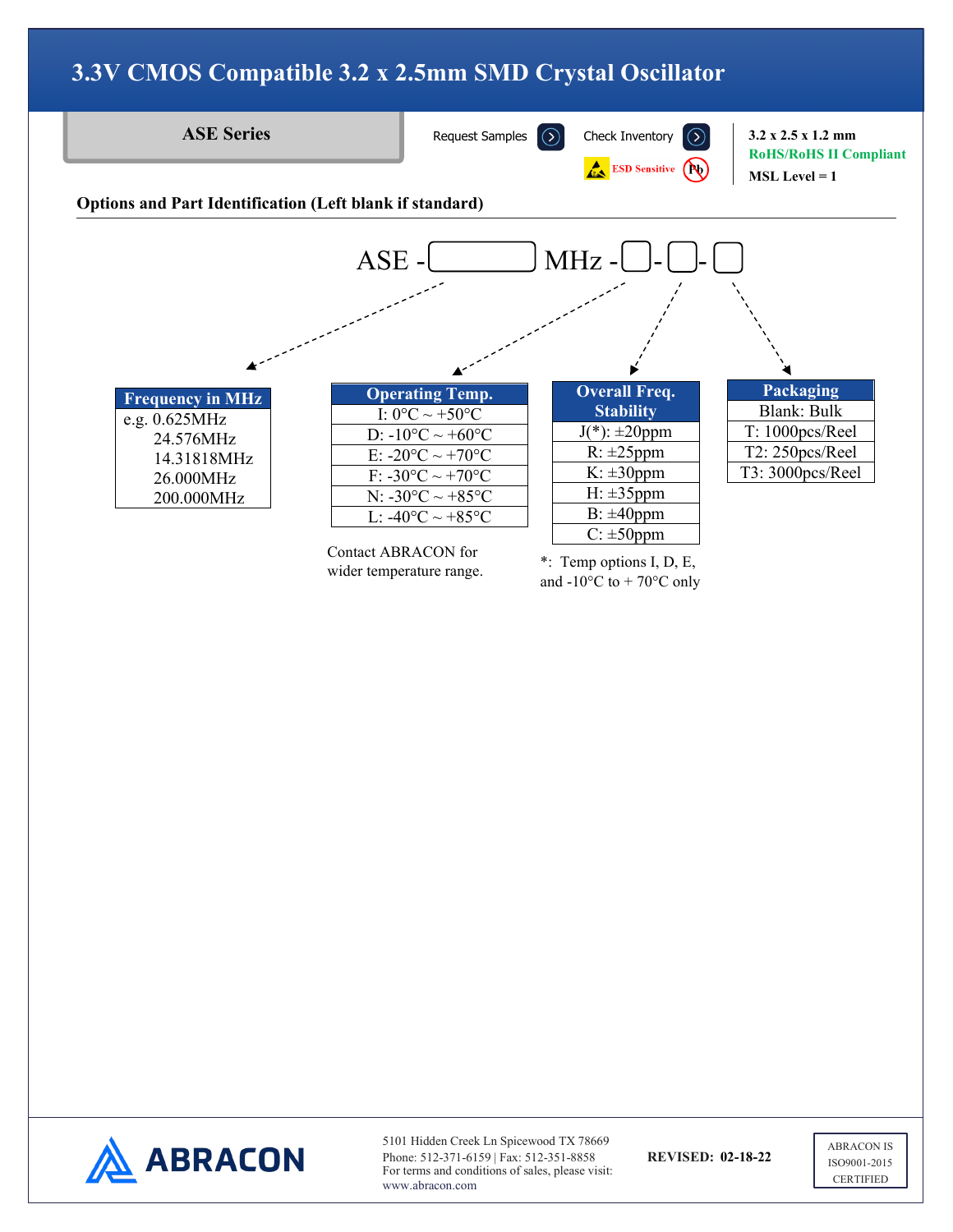

**ASE Series** [Request Samples](https://www.abraconlink.com/samplelink/samplerequest.php)  $\overline{)}$  [Check Inventory](https://dilp.netcomponents.com/cgi-bin/abracon.asp?partnumber1=ASE&partnumber2=&partnumber3=&mode=1&pq=Search)  $\overline{)}$  3.2 x 2.5 x 1.2 mm

**ESD Sensitive (Po)** 

**RoHS/RoHS II Compliant MSL Level = 1**

#### **Reflow Profile [JEDEC J-STD-020]**



#### **Table 1**

| SnPb Eutectic Process                   |  |
|-----------------------------------------|--|
| <b>Classification Temperatures (T.)</b> |  |

| Package<br><b>Thickness</b> | Volume mm <sup>3</sup><br>$350$ | Volume mm <sup>3</sup><br>>350 |
|-----------------------------|---------------------------------|--------------------------------|
| $<$ 2.5 mm                  | 235 °C                          | 220 °C                         |
| $>2.5$ mm                   | 220 °C                          | 220 °C                         |
|                             |                                 |                                |

#### **Table 2**

**Pb-Free Process Classification Temperatures (Tc)**

| Package<br><b>Thickness</b> | Volume mm <sup>3</sup><br>$350$ | Volume mm <sup>3</sup><br>350-2000 | Volume mm <sup>3</sup><br>>2000 |
|-----------------------------|---------------------------------|------------------------------------|---------------------------------|
| $<$ 1.6 mm                  | 260 °C                          | 260 °C                             | 260 °C                          |
| $1.6$ mm - $2.5$ mm         | 260 °C                          | 250 °C                             | 245 °C                          |
| $>2.5$ mm                   | 250 °C                          | 245 °C                             | 245 °C                          |

| <b>Profile Feature</b>                                                                              | <b>Sn-Pb Eutectic</b><br><b>Assembly</b> | <b>Pb-Free</b><br><b>Assembly</b> |
|-----------------------------------------------------------------------------------------------------|------------------------------------------|-----------------------------------|
| Preheat / soak                                                                                      |                                          |                                   |
| Temperature minimum (T <sub>smin</sub> )                                                            | $100^{\circ}$ C                          | $150^{\circ}$ C                   |
| Temperature maximum (T <sub>smax</sub> )                                                            | $150^{\circ}$ C                          | $200^{\circ}$ C                   |
| Time ( $T_{smin}$ to $T_{smax}$ ) ( $t_s$ )                                                         | 60 - 120 sec.                            | $60 - 120$ sec.                   |
| Average ramp-up rate $(T_{smax}$ to $T_P$ )                                                         | 3°C/sec. max                             | 3°C/sec. max                      |
| Liquidous temperature (TL)                                                                          | $183^{\circ}$ C                          | $217^{\circ}$ C                   |
| Time at liquidous $(t_L)$                                                                           | $60 - 150$ sec.                          | $60 - 150$ sec.                   |
| Peak package body temperature $(T_P)^*$                                                             | see Table 1                              | see Table 2                       |
| Time $(t_0)$ <sup>**</sup> within 5°C of the specified classification temperature (T <sub>C</sub> ) | 20 sec.                                  | 30 sec.                           |
| Ramp-down rate $(T_0$ to $T_{smax}$ )                                                               | 6°C/sec. max                             | 6°C/sec. max                      |
| Time 25°C to peak temperature                                                                       | 6 min. max                               | 8 min. max                        |
| Reflow cycles                                                                                       | 2 max                                    | 2 max                             |

\*Tolerance for peak profile temperature (T<sub>P</sub>) is defined as a supplier minimum and a user maximum.

\*\*Tolerance for time at peak profile temperature (t<sub>p</sub>) is defined as supplier minimum and a user maximum.



5101 Hidden Creek Ln Spicewood TX 78669 Phone: 512-371-6159 | Fax: 512-351-8858 **REVISED: 02-18-22** For terms and conditions of sales, please visit: www.abracon.com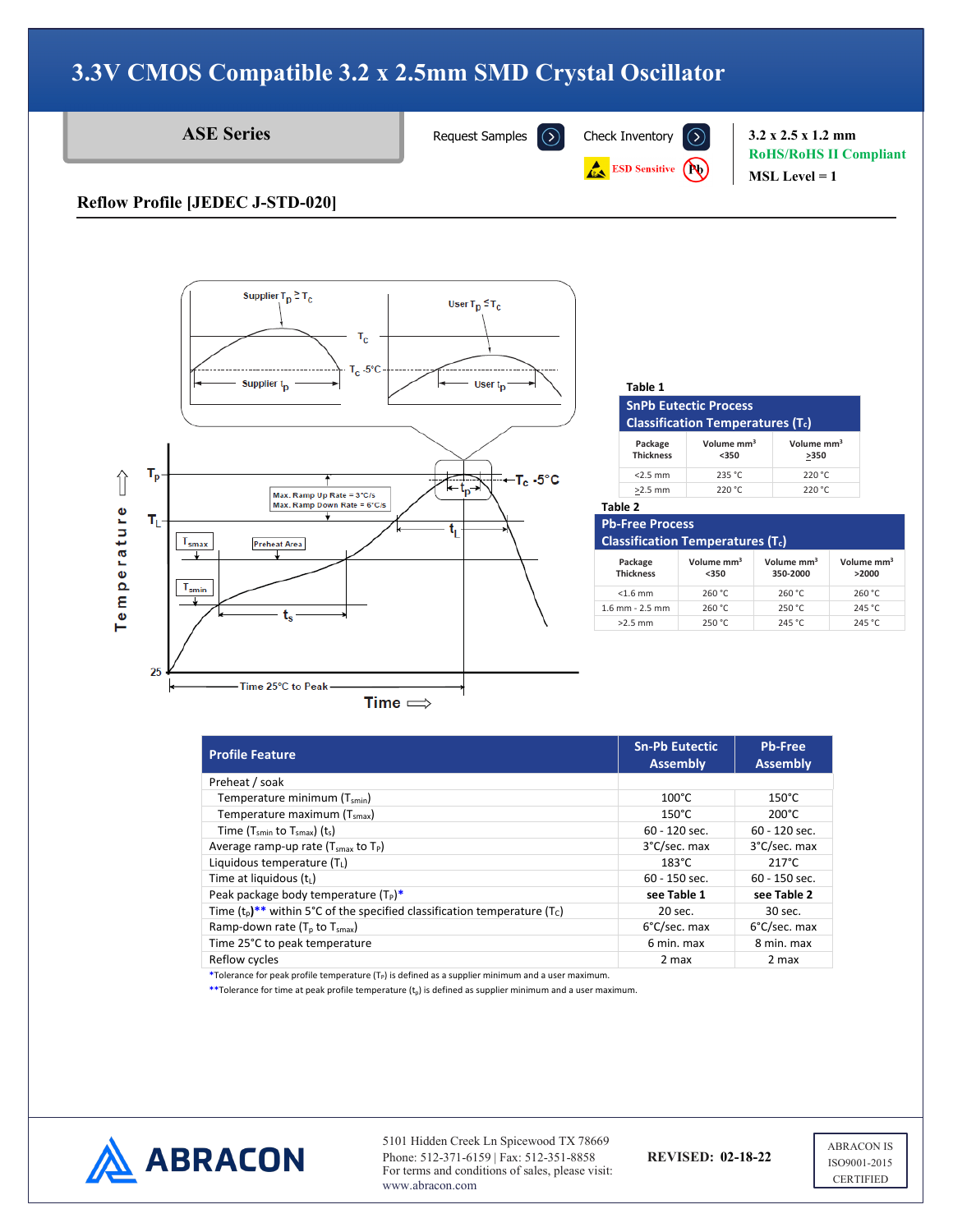



5101 Hidden Creek Ln Spicewood TX 78669 Phone: 512-371-6159 | Fax: 512-351-8858 **REVISED: 02-18-22** For terms and conditions of sales, please visit: www.abracon.com